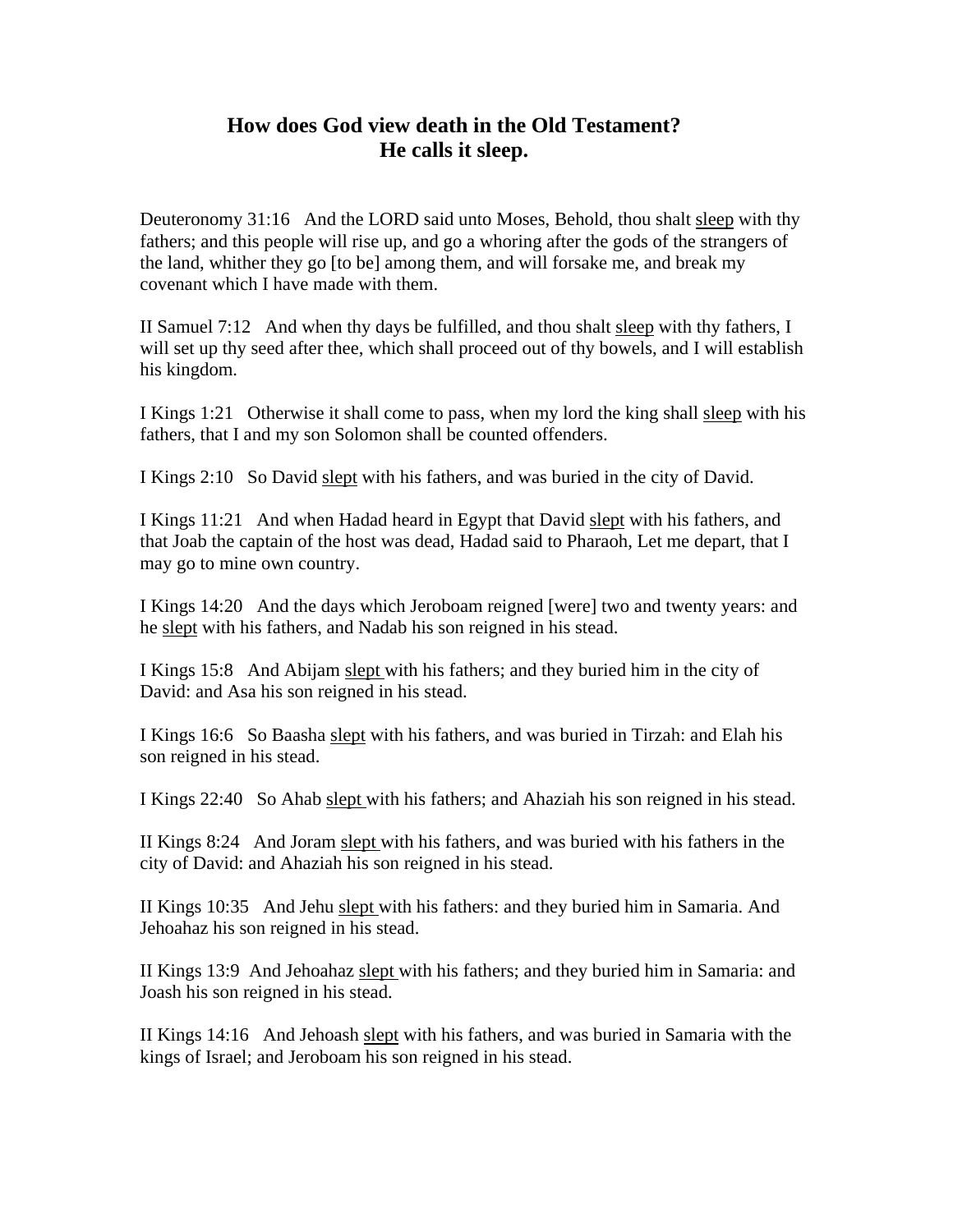II Kings 15:7 So Azariah slept with his fathers; and they buried him with his fathers in the city of David: and Jotham his son reigned in his stead.

II Kings 16:20 And Ahaz slept with his fathers, and was buried with his fathers in the city of David: and Hezekiah his son reigned in his stead.

II Kings 20:21 And Hezekiah slept with his fathers: and Manasseh his son reigned in his stead.

II Kings 21:18 And Manasseh slept with his fathers, and was buried in the garden of his own house, in the garden of Uzza: and Amon his son reigned in his stead.

II Kings 24:6 So Jehoiakim slept with his fathers: and Jehoiachin his son reigned in his stead.

II Chronicles 9:31 And Solomon slept with his fathers, and he was buried in the city of David his father: and Rehoboam his son reigned in his stead.

II Chronicles 12:16 And Rehoboam slept with his fathers, and was buried in the city of David: and Abijah his son reigned in his stead.

II Chronicles 14:1 So Abijah slept with his fathers, and they buried him in the city of David: and Asa his son reigned in his stead. In his days the land was quiet ten years.

II Chronicles 16:13 And Asa slept with his fathers, and died in the one and fortieth year of his reign.

II Chronicles 21:1 Now Jehoshaphat slept with his fathers, and was buried with his fathers in the city of David. And Jehoram his son reigned in his stead.

II Chronicles 26:1 Then all the people of Judah took Uzziah, who [was] sixteen years old, and made him king in the room of his father Amaziah. (2.) He built Eloth, and restored it to Judah, after that the king slept with his fathers.

II Chronicles 27:9 And Jotham slept with his fathers, and they buried him in the city of David: and Ahaz his son reigned in his stead.

II Chronicles 28:27 And Ahaz slept with his fathers, and they buried him in the city, [even] in Jerusalem: but they brought him not into the sepulchres of the kings of Israel: and Hezekiah his son reigned in his stead.

II Chronicles 32:33 And Hezekiah slept with his fathers, and they buried him in the chiefest of the sepulchres of the sons of David: and all Judah and the inhabitants of Jerusalem did him honour at his death. And Manasseh his son reigned in his stead.